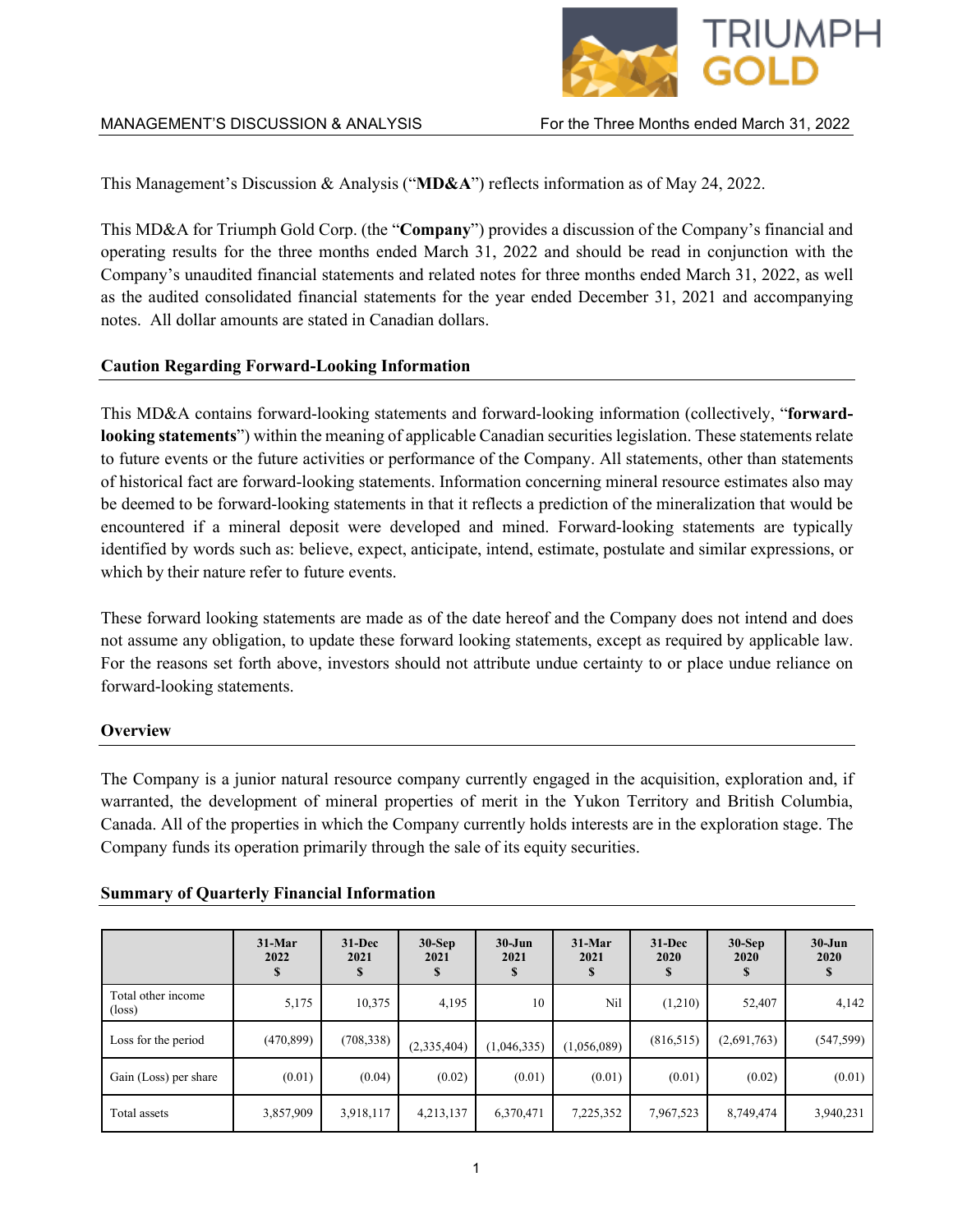

|                             | $31-Mar$<br>2022 | $31 - Dec$<br>2021 | $30-Sep$<br>2021<br>Ф | $30 - Jun$<br>2021<br>\$ | $31-Mar$<br>2021 | $31 - Dec$<br>2020 | $30-Sep$<br>2020 | $30 - Jun$<br>2020 |
|-----------------------------|------------------|--------------------|-----------------------|--------------------------|------------------|--------------------|------------------|--------------------|
| Total current liabilities   | 1,550,387        | 1,149,696          | 727,076               | 478,830                  | 299,177          | 296,850            | 371,177          | 395,350            |
| Cash dividends per<br>share | Nil              | Nil                | Nil                   | Nil                      | Nil              | Nil                | Nil              | Nil                |

For the three months ended March 31, 2022, the Company incurred a net and comprehensive loss of \$470,899 (2021 - \$1,056,089). The decrease in the loss during the three month period was primarily a result of a decrease in administrative expenses of \$27,975 (2021 - \$74,595), corporate communications of \$23,887 (2021 - \$418,217), exploration expenditures of \$187,475 (2021 - \$286,996) and share based payments of \$Nil (2021 - \$86,591), which were offset by a property investigation cost of \$41,954 (2021 - \$Nil).

As of March 31, 2022, the Company had 138,844,229 common shares issued and outstanding, and 33,185,345 warrants and 13,585,000 stock options outstanding.

## **Liquidity and Capital Resources**

The Company has no revenue generating operations from which it can internally generate funds. The Company's ability to meet its obligations and its ability to finance exploration and development activities depends on its ability to generate cash flow through the issuance of common shares pursuant to private placements, the exercise of warrants and stock options, through the issuance of debt or through the sale of interests in its mineral properties. There are no assurances that the Company will continue to obtain additional financial resources and/or achieve positive cash flows or profitability. If the Company is unable to obtain adequate additional financing, the Company will be required to curtail operations and exploration activities.

The Company owns all of its mineral properties 100% and all principal mineral claims have assessment credits to 2027 and beyond so the Company has no immediate requirement to spend money on exploration in order to maintain its mineral properties. Commencing in 2017, the Company is committed to pay \$40,000 annual advanced royalty payments in order to maintain the Tinta Hill, Freegold and Goldstar properties. The advanced royalty payment will be netted against royalty interest payments after commencement of commercial production.

As at March 31 2022, the Company had a working capital deficiency of \$1,485,497 (December 31, 2021 – deficit of \$1,046,323) which includes cash and cash equivalents of \$10,268 (December 31, 2021 - \$41,681), trade and other receivables of \$23,418 (December 31, 2021 - \$15,372) and prepayments and deposits of \$31,204 (December 31, 2021 - \$46,320), which are offset by trade and other payables of \$1,132,421 (December 31, 2021 - \$932,495), due to related party of \$360,000 (December 31, 2021 - \$135,000) and lease liability of \$57,966 (December 31, 2021 - \$82,201).

During the three month period ended March 31, 2022, the Company did not issue any securities.

The Company expects that it will operate at a loss for the foreseeable future. The Company currently does not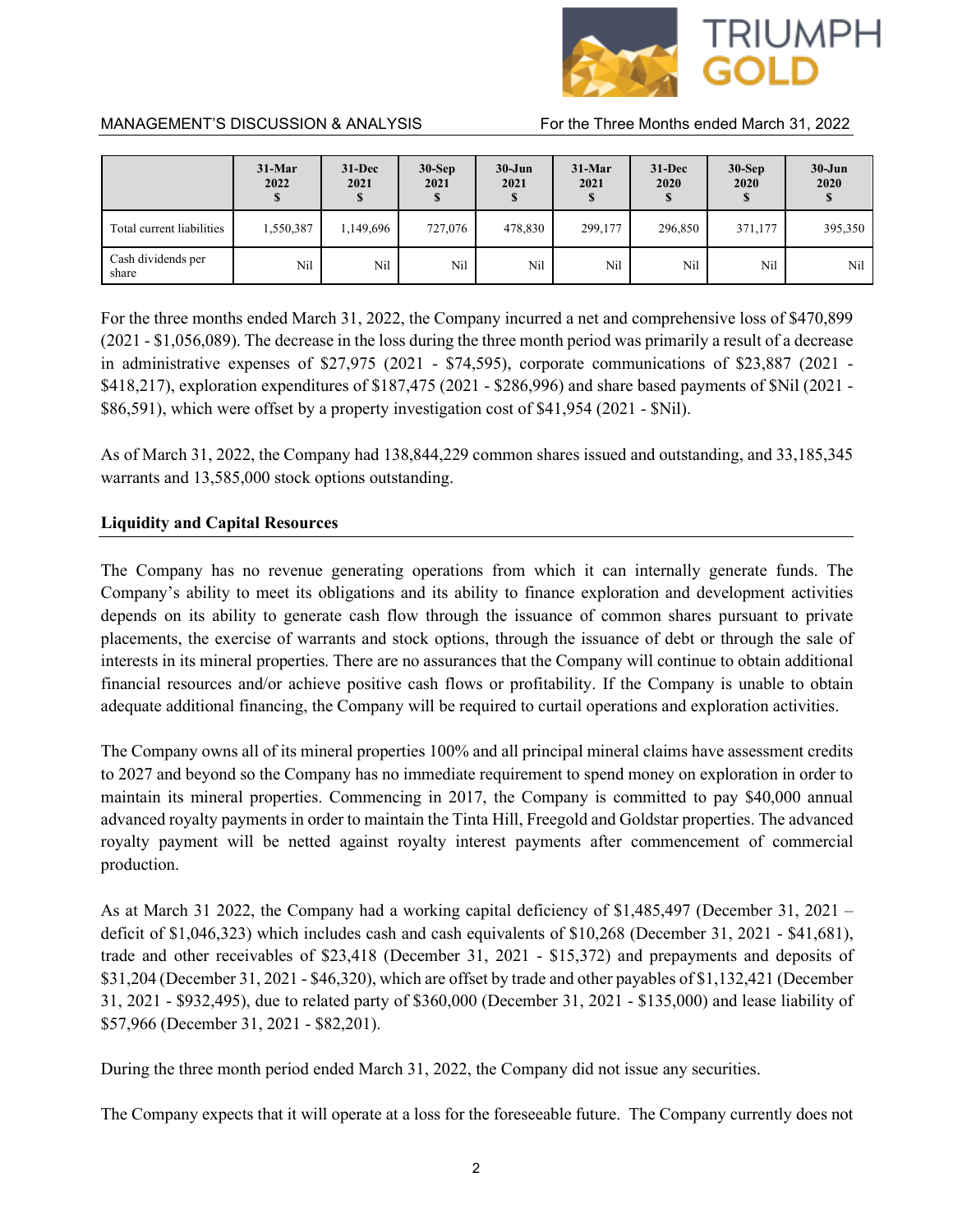

have enough cash and cash equivalents to fund its overhead through December 31, 2022 and will require additional financing in the near future.

There has been a global pandemic outbreak of COVID-19. The actual and threatened spread of the virus globally has had a material adverse effect on the global economy and, specifically, the regional economies in which the Company operates. The pandemic could continue to have a negative impact on the stock market, including trading prices of the Company's shares and its ability to raise new capital. These factors, amongst others, could have a significant impact on the Company's operations. As a result, there exists material uncertainty that casts significant doubt about the Company's ability to continue as a going concern.

The Company is committed to the health and safety of its employees and contractors. With recommendations from the Yukon Government and Yukon Chamber of Mines, the Company developed and implemented infection prevention and control measures at the Freegold Mountain Property to help reduce and minimize the risk of potential COVID-19 transmission in the camp and at related work sites. Employees, contractors, and visitors were regularly monitored for symptoms and required to review and adhere to current federal and territorial regulations, as well as Company prevention policies outlined in the Company's COVID-19 Operational Plan while on site. Should anyone on site have shown COVID-19 or symptoms of COVID-19, all employees would have been required to follow the Company's COVID-19 Emergency Response Plan. All camp employees and service providers were sourced from the Yukon, with the exception of the Company's corporate management, who followed regulations and guidelines upon entering the Territory.

# **Financings**

The Company did not complete any financings during the three month period ended March 31, 2022.

## **Mineral Exploration Properties**

The Freegold Mountain project is comprised of the following exploration properties:

## *Tinta Hill Property, Yukon*

The Company holds a 100% interest in the Tinta Hill Property subject to an annual advanced royalty payment of \$20,000 and a 3% net smelter return ("**NSR**"). The advanced royalty payment will be netted against royalty interest payments after commencement of commercial production. Of the 3% NSR, the Company can elect to purchase 2% at a cost of \$250,000 for the first 1% and \$1,000,000 for the second 1%.

As at March 31, 2022, total advanced royalty payment made was \$100,000 (December 31, 2021 – \$100,000). During the three month period ended March 31, 2021, the Company paid \$Nil (December 31, 2021 - \$7,291) in filing fees for the Tinta Hill Property.

# *Freegold Property, Yukon*

The Company holds a 100% interest in the Freegold Property subject to an annual advanced royalty payment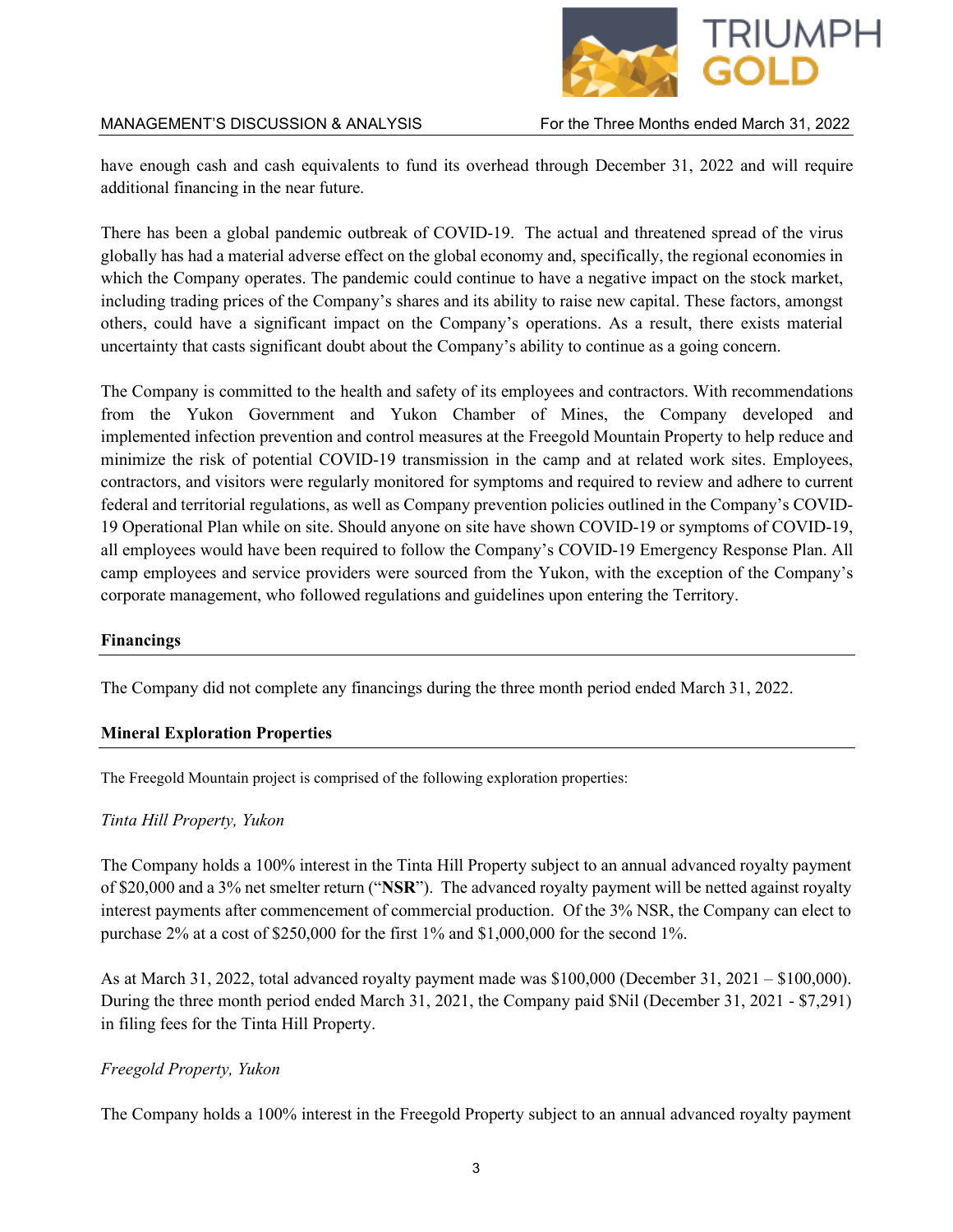

of \$ 10,000 and a 3% NSR. The advanced royalty payment will be netted against royalty interest payments after commencement of commercial production. Of the 3% NSR, the Company can elect to purchase 2% at a cost of \$250,000 for the first 1% and \$1,000,000 for the second 1%.

As at March 31,2022, total advanced royalty payment made was \$50,000 (December 31, 2021 – \$50,000). During the three month period ended March 31, 2022, the Company paid \$Nil (December 31, 2021 - \$7,291) in filing fees for the Freegold Property.

## *Goldstar Property, Yukon*

The Company holds a 100% interest in the Goldstar Property subject to an advance payment of \$10,000 and a 3% NSR. The advanced royalty payment will be netted against royalty interest payments after the commencement of commercial production. Of the 3% NSR, the Company can elect to purchase 2% at a cost of \$500,000 for the first 1% and \$1,000,000 for the second 1%

As at March 31, 2021, total advanced royalty payment made was \$50,000 (December 31, 2021 – \$50,000).

## *Golden Revenue Property, Yukon*

The Company holds a 100% interest in the Golden Revenue Property, subject to a 1% NSR in favour of ATAC Resources Ltd on that portion of the property which is not subject to an underlying royalty. There is a 2% underlying NSR on a portion of the property. A total of 75% of the underlying NSR (1.5% NSR) may be purchased at any time for \$600,000. On June 13, 2018, the Company acquired the underlying NSR for a purchase price of \$100,000, thereby conveying the exclusive right to be paid all future rights associated from the NSR to the Company.

During the three month period ended March 31, 2022, the Company paid \$Nil (December 31, 2021 - \$7,292) in filing fees for the Golden Revenue Property.

To March 31, 2022, the Company has recorded a \$60,000 (December 31, 2021 - \$50,000) provision for reclamation activity related to the Freegold Mountain project.

# **Big Creek, Canada**

On February 3, 2021, and as closed on March 1, 2021, the Company entered into a purchase and sale agreement to acquire certain claims, subject to 1.5% NSR, comprising the Big Creek copper-gold Property located in the Whitehorse Mining District of Yukon, Canada. As consideration, the Company issued 1,250,000 common shares at a fair value of \$225,000.

# **Tad/Toro Property, Yukon**

The Company holds a 100% interest in the Tad/Toro Property subject to a 3% NSR, of which the first 1% may be purchased for \$500,000 and a second 1% for \$1,000,000. The Company wrote down the value of the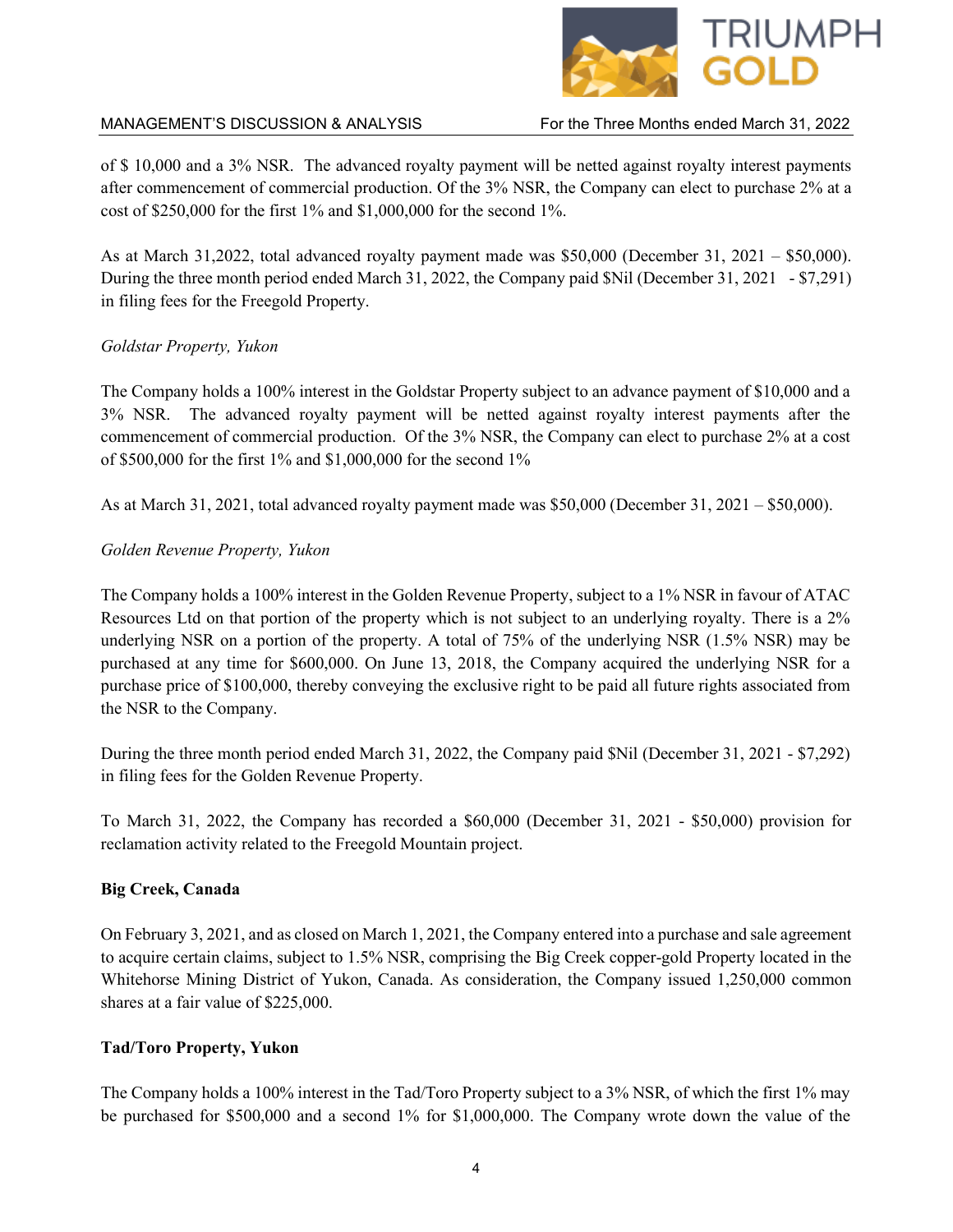

Tad/Toro Property to \$1 in previous years.

# **Andalusite Peak, British Columbia**

The Company staked the Andalusite Peak Property and held a 100% interest. On August 8, 2019, the Company and Rio Tinto Exploration Canada Inc. ("RTEC") entered into an option agreement whereby RTEC has the option to obtain a 100% interest in the Andalusite Peak property. Under the terms of the option agreement, 100% ownership of the claims were transferred to RTEC and RTEC agreed to pay \$3,000,000 over a five-year option period and reserve for the Company a 1% net smelter returns royalty, which is capped at \$50 million. 100% interest in the Andalusite Peak property will be returned to the Company if RTEC opts out of the staged payments totaling \$3,000,000 over the five year option period. The sum of \$25,000 was paid to the Company (of which \$10,420 has been credited against exploration and evaluation assets and the excess of \$14,580 over the carry amount was recognized in other income during the year ended December 31, 2019) within 45 days of the option agreement date. A further \$50,000, was payable on or before the first anniversary date of the option agreement. The payment was received on July 21, 2020 and recognized in other income during the year ended December 31, 2020. On December 15, 2020, RTEC provided notice of termination of the option agreement and 100% ownership of the Andalusite Property was transferred back to the Company.

On a regular basis the Company evaluates the potential impairment of its mineral property interests under IFRS 6 when facts and circumstances indicate that the carrying value of a mineral property may exceed its recoverable value. All properties are early stage exploration properties.

The Company has defined, indicated and inferred mineral resources in three separate deposits on the Freegold Mountain property as documented in a current NI 43-101 technical report. Management believes that its carrying value is fully recoverable.

On September 8, 2021, the Company announced that it had completed a 19 hole, 6,615 metre diamond drilling program focused on the Nucleus and Revenue areas of the Freegold Mountain property, the highlights of which included:

- Confirmation of two styles of overlapping mineralization forming the Nucleus gold-silver-copper deposit with flat-lying skarn mineralization cut by epithermal mineralization associated with steeplydipping fault zones within schists and gneiss of Yukon Tanana Terrane ("**YYT**") and felsic intrusive rocks;
- Intersection of sulphide-replacement and epithermal mineralization proximal to the regional South Big Creek Fault within YTT and felsic intrusive rocks in step-out drilling south of the Nucleus gold-silvercopper deposit. New mineralization was also intersected southeast of the Nucleus resource area.
- Expansion of porphyry-related and epithermal mineralization at the WAu and Blue Sky Zones hosted in the Revenue gold-silver-copper-molybdenum-tungsten deposit. Drilling also expanded a zone of porphyry-style mineralization proximal to the southern contact of the WAu Zone.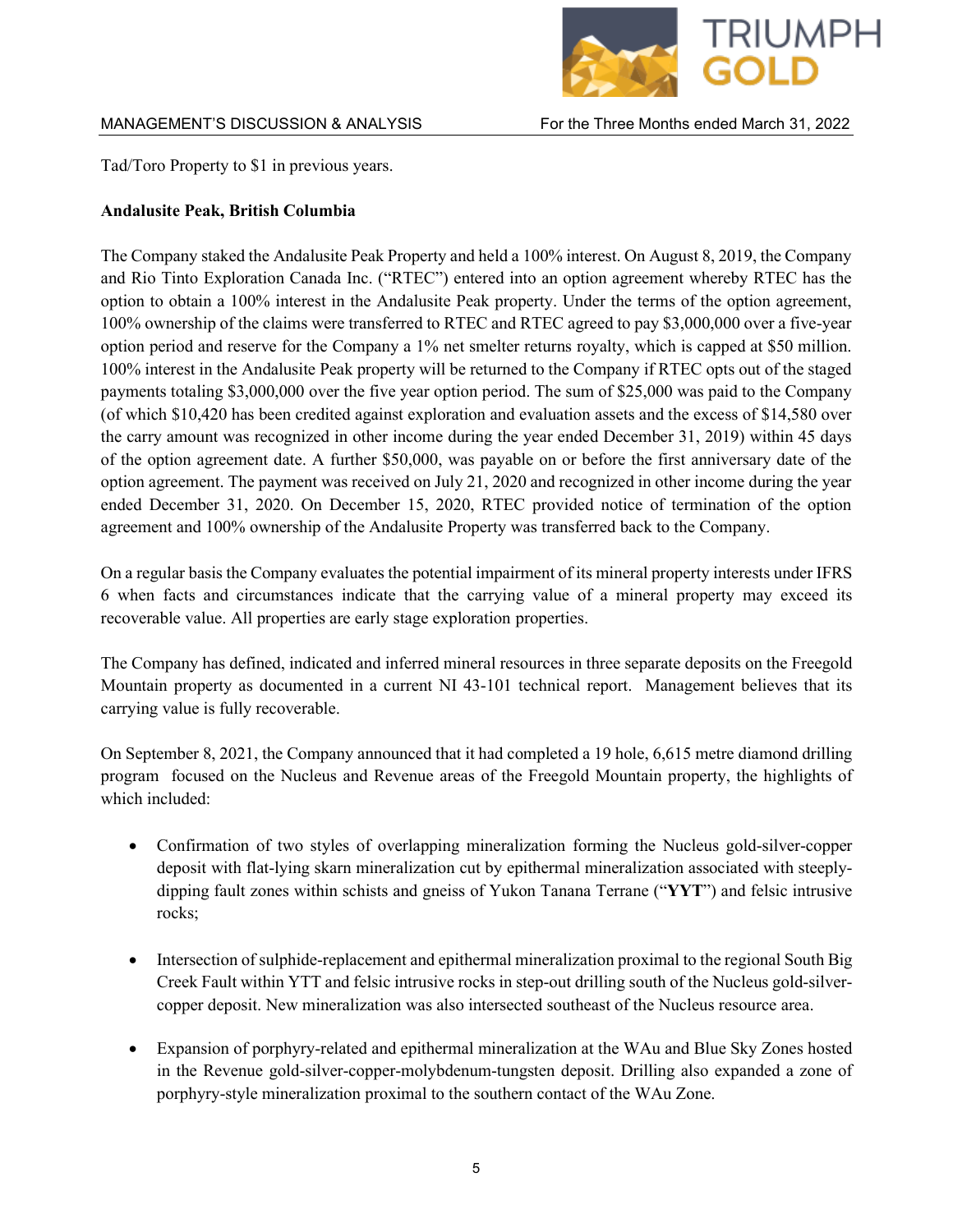

Additional exploration activities have advanced mineral prospects on the Freegold Mountain Project outside of the Nucleus and Revenue Deposit areas. This portion of the 2021 exploration season was ongoing and included geological mapping and prospecting, 37 line-kilometres of soil geochemical surveying and 100 linekilometres of ground magnetic surveying, all of which were completed by mid-September.

On November 24, 2021, the Company announced the results from 2,154 metres of diamond drilling in four holes from the **WAu Zone** within the **Revenue Deposit** at the Freegold Mountain Project, highlighted by 80.5 metres of 1.96 grams per tonne ("g/t") gold equivalent<sup>1</sup> ("AuEq") in **RVD21-03**, the highlights of which include:

- Intersection of multiple styles of mineralization including epithermal veins, porphyry-style stockwork veins, disseminated sulphides, and sulphide breccias
- Expansion of the **WAu Zone** 70 metres along strike in an east-west orientation
	- 80.50 metres of 1.96 g/t AuEq from 370 metres in **RVD21-03**
		- Containing 1.52 g/t gold ("Au"), 3.74 g/t silver ("Ag"), 0.18% copper ("Cu"), 0.011% molybdenum ("Mo"), and 0.007% tungsten ("W")
	- 35.00 metres of 0.33 g/t AuEq from 325.0 metres in **RVD21-02**
		- Containing 0.17 g/t Au, 1.04 g/t Ag, 0.05% Cu, 0.008% Mo, and 0.004% W
	- 8.25 metres of 0.40 g/t AuEq from 164.00 metres in **RVD21-04**
		- Containing 0.28 g/t Au, 0.29 g/t Ag, 0.02% Cu, 0.001% Mo, and 0.017% W
		- 6.00 metres of 0.65 g/t AuEq from 179.00 metres in **RVD21-04**
			- Containing 0.54 g/t Au, 0.83 g/t Ag, 0.06% Cu, 0.001% Mo, and 0.002% W
- Intersection of near-surface porphyry-style mineralization with 108.65 metres of 0.40 g/t AuEq from 36.35 metres in **RVD21-01**
	- Containing 0.18 g/t Au, 1.95 g/t Ag, 0.10% Cu, 0.005% Mo, and 0.002% W
- Additional intersection of porphyry-style mineralization further downhole in **RVD21-01** with 60.50 metres of 0.51 g/t AuEq from 162 metres
	- Containing 0.18 g/t Au, 2.11 g/t Ag, 0.10% Cu, 0.022% Mo, and 0.002% W

On December 2, 2021, the Company announced results from 896.72 metres of diamond drilling in three holes from the **Blue Sky Zone** within the Revenue Deposit at the Freegold Mountain Project, highlighted by 106.50 metres of 0.76 g/t AuEq in RVD21-05, the highlights of which include:

- Drilling encountered multiple styles of mineralization including porphyry-style stockwork veins, disseminated sulphides, sulphide breccias, and epithermal veins
- Drilling added near-surface mineralization of the Blue Sky Zone within the open pit resource
	- $106.50$  metres of 0.76 g/t AuEq from 120.00 metres in RVD21-05
		- Containing  $0.27$  g/t gold ("Au"), 5.43 g/t silver ("Ag"),  $0.22\%$  copper ("Cu"), and  $0.014\%$ molybdenum ("Mo")
	- $\blacksquare$  26.82 metres of 0.67 g/t AuEq from 169.18 metres in RVD21-06
		- Containing 0.50 g/t Au, 1.54 g/t Ag, 0.07% Cu, and 0.004% Mo
	- $\blacksquare$  15.65 metres of 0.49 g/t AuEq from 205.35 metres in RVD21-06
		- Containing 0.22 g/t Au, 2.01 g/t Ag, 0.09% Cu, and 0.017% Mo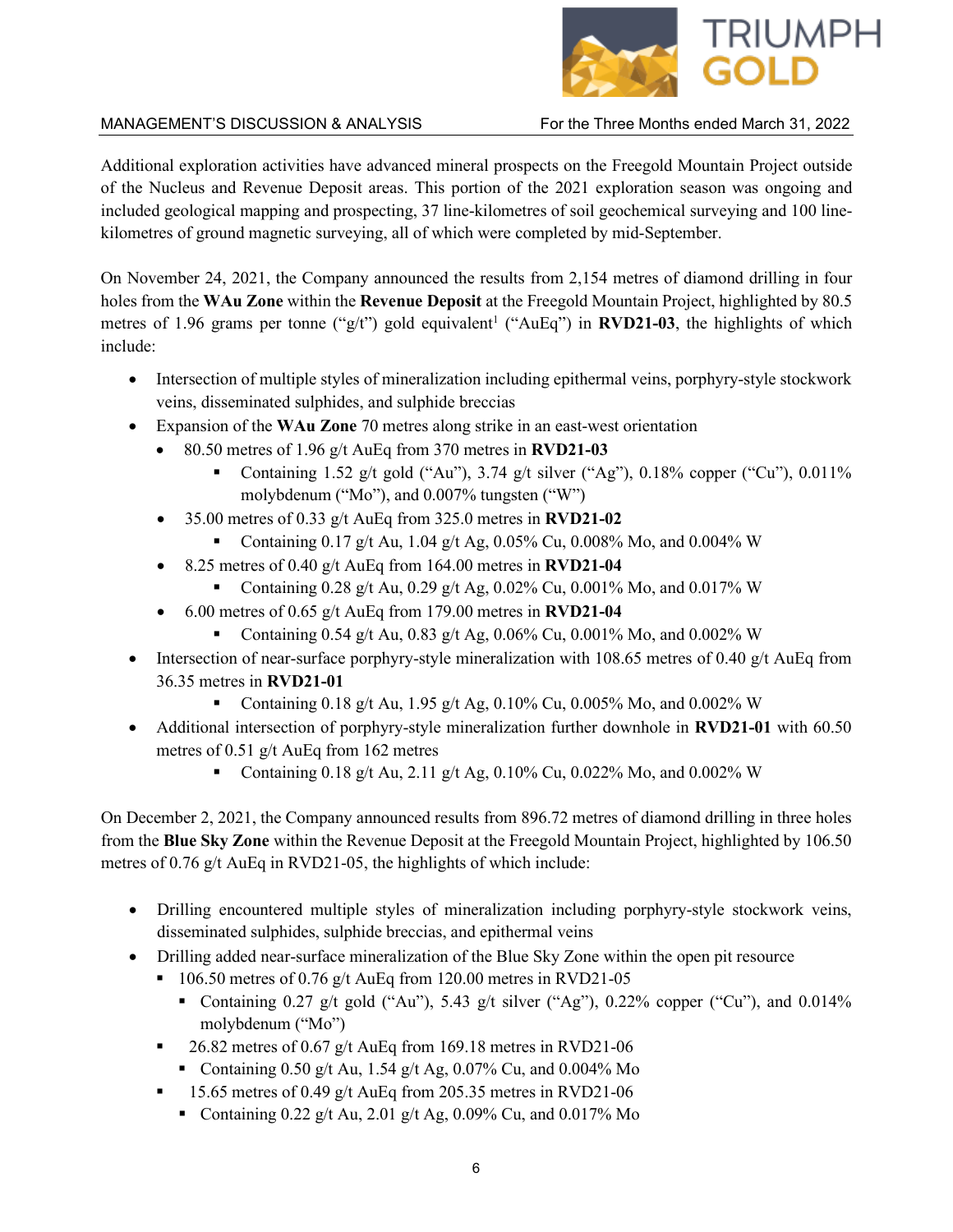

- $\blacksquare$  71.00 metres of 0.51 g/t AuEq from 204 metres in RVD21-07
	- Containing 0.19 g/t Au, 1.39 g/t Ag, 0.06% Cu, and 0.036% Mo
- **RVD21-06** intersected porphyry-style mineralization with 27.00 metres of 0.44 g/t AuEq from 244.00 metres
	- Containing 0.17 g/t Au, 2.38 g/t Ag, 0.09% Cu, and 0.015% Mo

The **Blue Sky Zone** is defined by 12 drill holes: three holes from the 2021 program and nine historical holes). The **Blue Sky Zone** is a NE-striking, near vertical body of Au-CuAg-Mo mineralization that remains open at depth**.** The **Revenue Deposit** is made up of the **Blue Sky Zone**, **WAu Zone,** and zones of Cu-Mo-Au porphyrystyle mineralization.

The **Blue Sky Zone** has been expanded 100 metres westwards and towards the surface with a modeled strike length of 210 metres. The zone has an average width of 70 metres and a depth of 480 metres below surface. The 2021 drilling program expanded both the Blue Sky Zone and the WAu Zone and reduced the gap between the two zones to 65 metres.

On February 17, 2022, the Company announced results from 755.90 metres of diamond drilling in two holes from the **Nucleus Depo**sit at the Freegold Mountain Project, the highlights of which include 4.50 metres of 2.00 g/t Au and 1.57 g/t Ag within 46.28 metres of 0.54 g/t Au and 0.53 g/t Ag in **N21-02** within the oxide zone returning 83% gold recovery through cyanide solubility analysis ("AuCN/AuFA").

The **Nucleus Deposit** is made up of zones of Au-Ag-Cu epithermal and Au-Cu-Ag skarn mineralization. Four holes were drilled testing the "four corners" of the Au \$1,500 pit shell from the 2020 Mineral Resource Estimate (PR-20-02). The purpose of the four holes was to test mineralization continuity, confirm the depth of the oxide-sulphide boundary and test heap leach gold recovery through AuCN/AuFA through both fire assay and cyanide analysis for gold. The calculated ratio of cyanide gold (AuCN) over fire assay (AuFA) gold generates an estimate for gold recovery (AuCN/AuFA).

- Drilling expanded mineralization and confirmed bulk tonnage mineralization from the 2020 Resource Model (PR-20-02)
- Drilling encountered multiple styles of mineralization including epithermal veins, sulphide breccias and disseminations, skarn, and sulphide replacement
- Drilling confirms the presence of a strong oxide profile across the proposed open pit with cyanide solubility ratios (AuCN/AuFA) up to 87% in **N21-02**
	- 128 samples were analyzed: 50 in the oxide zone, 78 in the sulphide zone
- N21-01 intersected 31.75 metres of 0.54 g/t Au and 1.72 g/t Ag from 52.50 metres in the sulphide zone
	- Including 1.03 g/t Au and 2.20 g/t Ag from 67.00 to 79.30 metres
- N21-02 intersected 46.28 metres of 0.54 g/t Au and 0.53 g/t Ag from 13.72 metres in the oxide zone
	- Including 2.00 g/t Au and 1.57 g/t Ag from 28.50 to 33.00 metres
- N21-02 intersected 8.00 metres of 0.74  $g/t$  Au and 1.21  $g/t$  Ag from 61.5 metres in the sulphide zone at the base of the oxide zone
- N21-02 intersected 24.80 metres of 0.54 g/t Au and 1.32 g/t Ag from 211.90 metres in the sulphide zone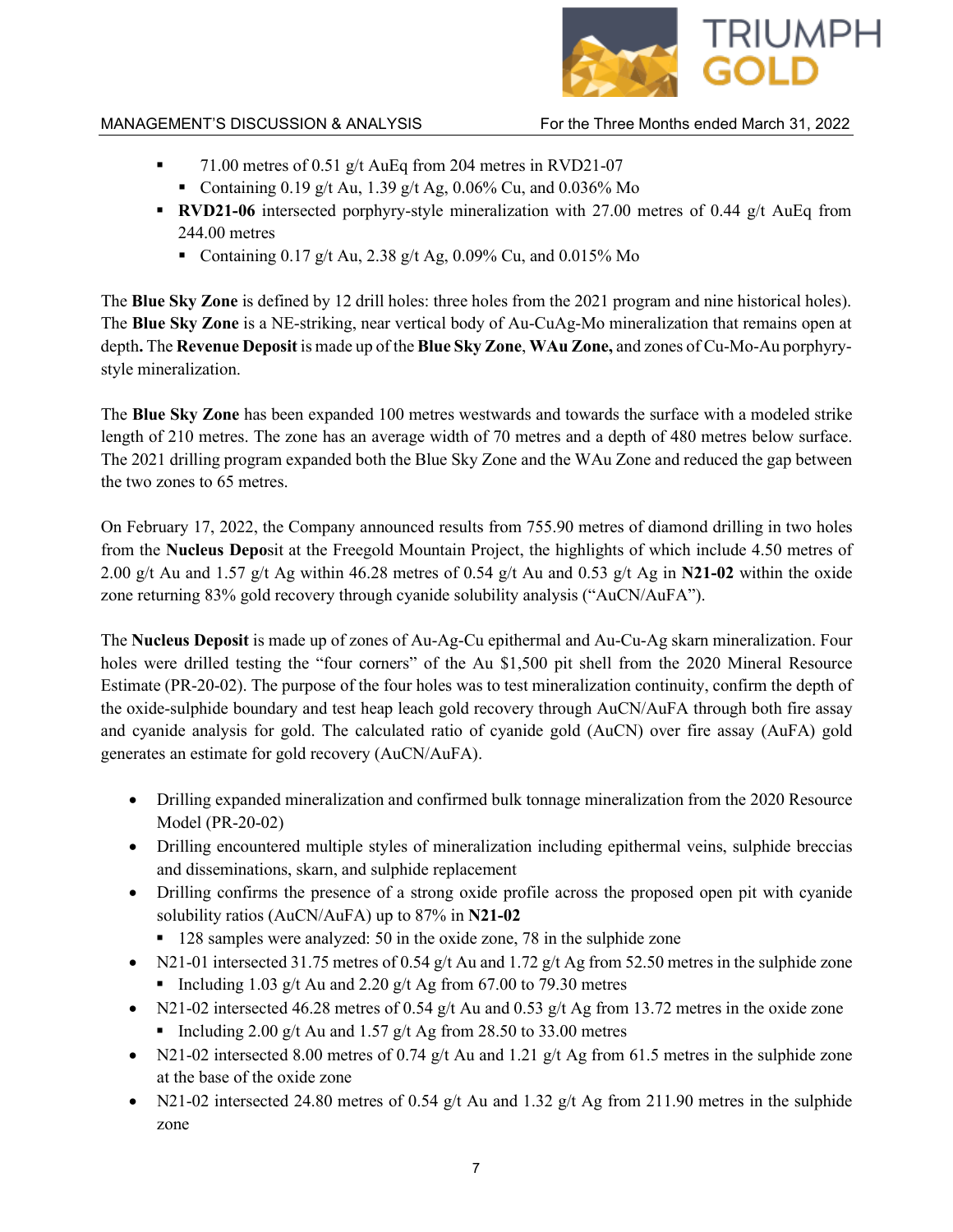

- Including 1.25 g/t Au and 3.15 g/t Ag from 228.80 to 236.70 metres
- 16 intervals of  $(>1 \text{ g/t}$  Au) were intersected, highlighted by:
	- 4.45 g/t Au, 4.90 g/t Ag, and 0.31% Cu from 93.58 to 94.28 metres in N21-01
	- 4.39 g/t Au and 1.10 g/t Ag from 114.08 to 114.63 metres in N21-02

## **Disclosure of Outstanding Share Data**

Authorized and issued capital stock as of May 24, 2022:

| <b>Authorized</b>                                   | <b>Issued</b> |
|-----------------------------------------------------|---------------|
| Unlimited number of common shares without par value | 138,844,229   |

Warrants Outstanding as at May 24, 2022:

| <b>Number</b> | <b>Exercise Price</b> | <b>Expiry Date</b> |
|---------------|-----------------------|--------------------|
| 16,598,500    | \$0.30                | July 17, 2023      |
| 274,645       | \$0.25                | July 17, 2023      |
| 15,000,000    | \$0.30                | July 24, 2023      |
| 627,200       | \$0.25                | July 24, 2023      |
| 685,000       | \$0.30                | December 31, 2023  |
| 33,185,345    |                       |                    |

Options Outstanding as at May 24, 2022:

| <b>Number</b> | <b>Exercise Price</b> | <b>Expiry Date</b> |
|---------------|-----------------------|--------------------|
| 570,000       | \$0.50                | July 26, 2022      |
| 3,890,000     | \$0.40                | July 30, 2022      |
| 225,000       | \$0.40                | December 20, 2022  |
| 1,250,000     | \$0.40                | July 20, 2023      |
| 1,200,000     | \$0.55                | July 26, 2024      |
| 6,150,000     | \$0.30                | July 24, 2025      |
| 300,000       | \$0.30                | January 25, 2026   |
| 13,585,000    |                       |                    |

# **Financial Instruments**

The Company is exposed in varying degrees to a variety of financial instrument related risks by virtue of its activities. The overall financial risk management program focuses on preservation of capital and protecting current and future Company assets and cash flows by reducing exposure to risks posed by the uncertainties and volatilities of financial markets.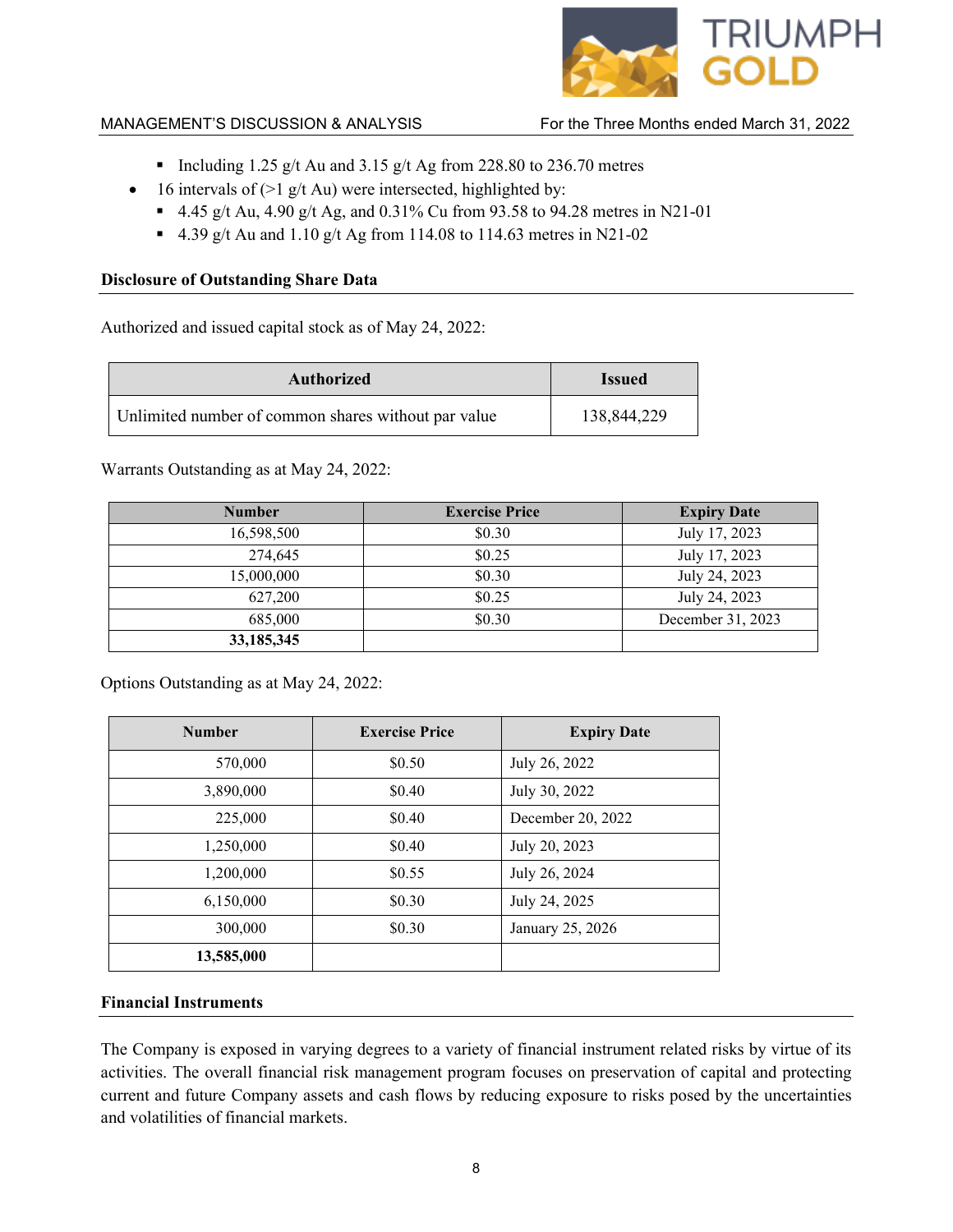

The types of risk exposure and the way in which such exposures are managed are as follows:

*Credit Risk* - The Company's credit risk is primarily attributable to its liquid financial assets. The Company limits exposure to credit risk on liquid financial assets through maintaining its cash and cash equivalents with high-credit quality financial institutions. The Company does not have financial assets that are invested in asset backed commercial paper. Other receivables are comprised primarily of tax receivables generated on the purchase of supplies and services for the Company's exploration programs, which are refundable from the Canadian government. The Company's maximum exposure to credit risk is the carrying amount of financial assets on the consolidated statements of financial position.

*Liquidity Risk –* The Company's cash and cash equivalents are invested in business accounts with high-credit quality financial institutions which are available on demand for the Company's programs. Future operations or exploration programs will require additional financing primarily through equity markets.

The Company has lease obligations, the maturity of which are as follows:

|                | Total  |
|----------------|--------|
|                | S      |
| Due in 1 year  | 57,375 |
| Due in 2 years | 28,000 |
|                | 85,375 |

*Market Risk –*Market risk is the risk of loss that may arise from changes in market factors such as interest rates, foreign exchange rates and commodityprices.

*Interest rate risk* – In respect to the Company's financial assets, the interest rate risk mainly arises from the interest rate impact on cash and cash equivalents and term deposits. Every 1% fluctuation in interest rates up or down would have an insignificant impact on profit or loss.

*Foreign currency risk -* The Company is exposed to foreign currency risk to the extent that certain monetary financial instruments and other assets are denominated in United States dollars. The Company has not entered into any foreign currency contracts to mitigate this risk and has no financial instruments held in United States funds. Therefore, foreign currency risk is minimized.

*Commodity price risk –* The value of the Company's mineral resource properties is related to the price of various commodities and the outlook for them. Commodity prices have historically fluctuated widely and are affected by numerous factors outside of the Company's control, including, but not limited to, industrial retail demand, central bank lending, forward sales by producers and speculators, level of worldwide production and short-term changes in supply and demand. The Company is not exposed to significant price risk.

*Fair Value -* The Company has various financial instruments comprised of cash and cash equivalents, trade and other receivables, investments in equities and trade and other payables and lease liabilities.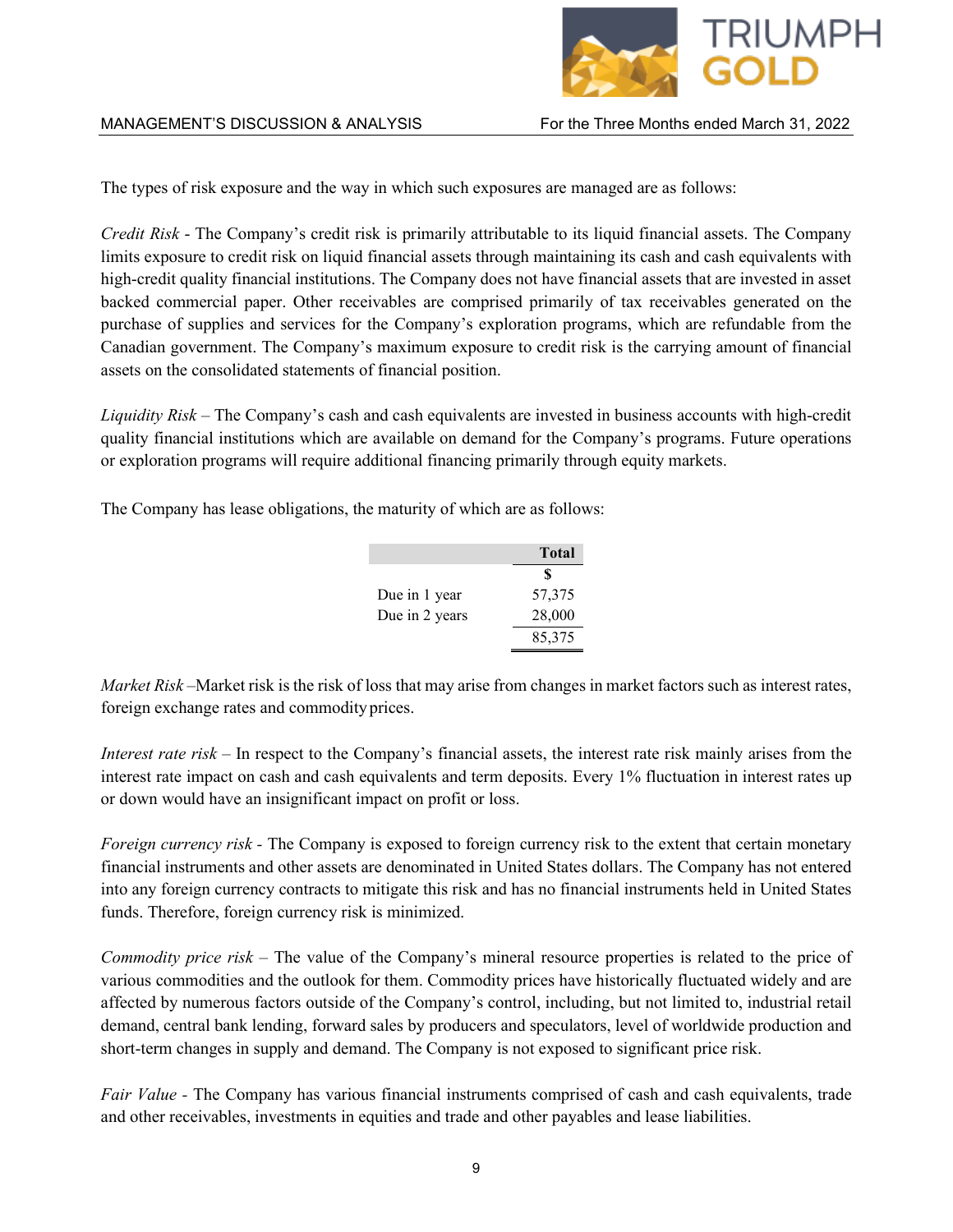

For disclosure purposes, all financial instruments measured at fair value are categorized into one of three hierarchy levels, described below. Each level is based on the transparency of the inputs used to measure the fair values of assets and liabilities:

Level 1 – Values based on unadjusted quoted prices in active markets that are accessible at the measurement date for identical assets or liabilities.

Level 2 – Values based on quoted prices in markets that are not active or model inputs that are observable either directly or indirectly for substantially the full term of the asset or liability.

Level  $3$  – Values based on prices or valuation techniques that require inputs that are both unobservable and significant to the overall fair value measurement.

|                          | Level 3                  | Total        |
|--------------------------|--------------------------|--------------|
|                          |                          |              |
|                          |                          | 10,268<br>S. |
| $\overline{\phantom{0}}$ | $\overline{\phantom{0}}$ |              |
| Level 2                  | Level 3                  | Total        |
|                          |                          |              |
| $\blacksquare$           |                          | 41,681       |
| $\overline{\phantom{0}}$ | $\blacksquare$           |              |
|                          |                          |              |

## **Critical Accounting Estimates**

The preparation of financial statements in compliance with IFRS requires management to make certain judgments, estimates and assumptions that affect the application of accounting policies and the reported amounts of assets and liabilities and disclosure of contingent assets and liabilities at the date of the financial statements and the reported amounts of revenues and expenses during the reporting period. Actual results may differ from these estimates and assumptions.

The estimates and associated assumptions are based on historical experience and various other factors that are believed to be reasonable under the circumstances, the results of which form the basis of making the judgments about carrying values of assets and liabilities that are not readily apparent from other sources.

The estimates and underlying assumptions are continuously evaluated and reviewed on an ongoing basis. Revisions to accounting estimates are recognized in the period in which the estimate is revised if the revision affects only that period or in the period of the revision and further periods if the review affects both current and future periods.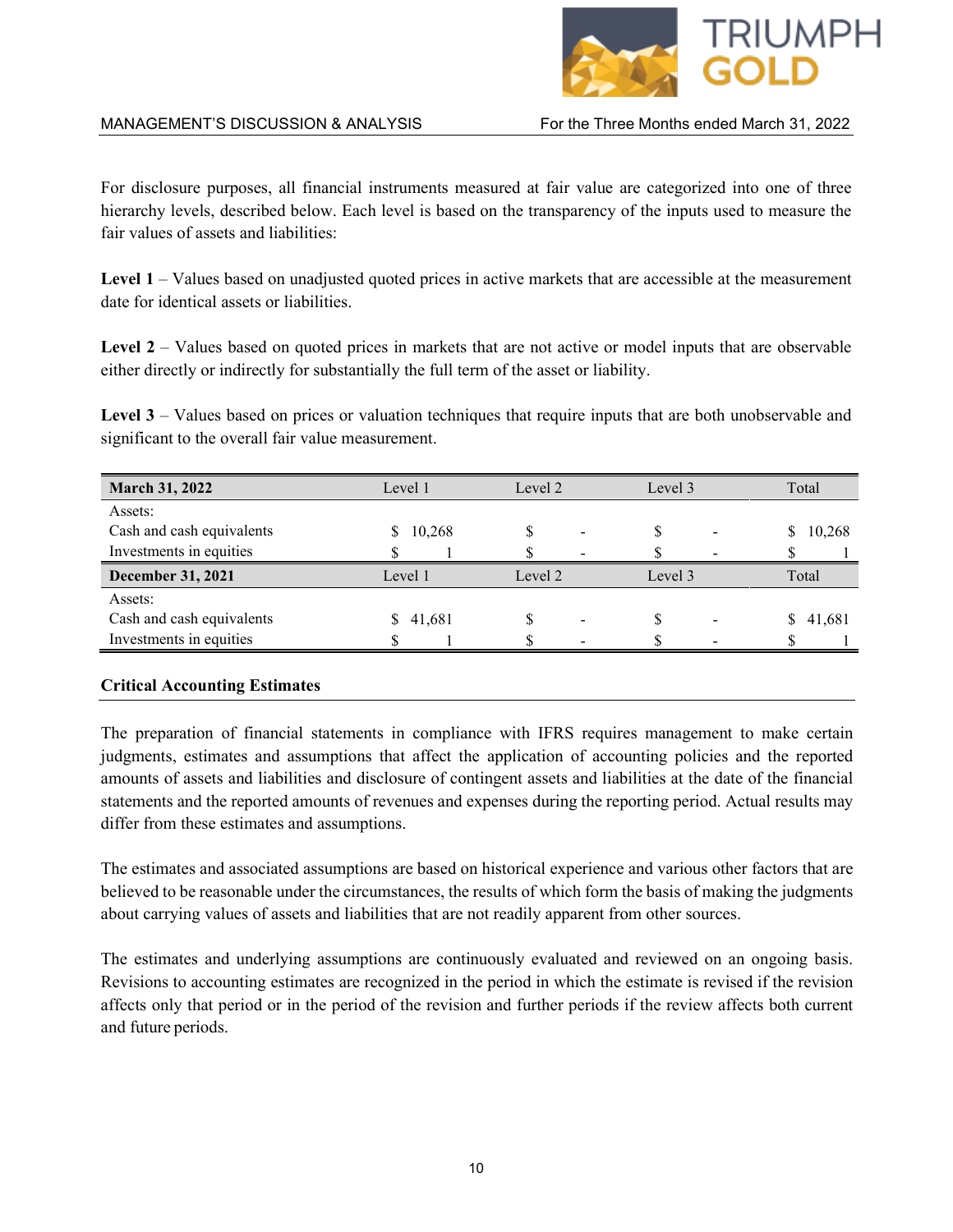

Significant accounting estimates

- a) The inputs used in accounting for share-based payments in profit orloss;
- b) The estimated carrying value and impairment amount of each mineral property, determined by the recoverable amount of the asset;
- c) The tax basis of assets and liabilities and related deferred income tax assets and liabilities; and
- d) Amounts of provisions for environmental rehabilitation and restoration.

Significant accounting judgments

- a) The assessment of the Company's ability to continue as a going concern and to raise sufficient funds to pay for its ongoing operation expenditures, meet its liabilities for the ensuing year, and to fund planned and contractual exploration programs, involves significant judgment based on historical experience and other factors including expectation of future events that are believed to be reasonable under circumstances; and
- b) The assessment of indications of impairment of each mineralproperty.

## **Changes in Accounting Policies including Initial Adoption**

Refer to Note 2 in the consolidated financial statements for the period ended March 31, 2022.

## **Related Party Transactions**

The Company had the following transactions involving key management and directors during the period ended March 31, 2022:

| <b>Name</b>             | Relationship                                                         | <b>Purpose of transaction</b> | <b>March 31, 2022</b> | <b>March 31, 2021</b> |
|-------------------------|----------------------------------------------------------------------|-------------------------------|-----------------------|-----------------------|
| RIP Services Inc.       | Company controlled by CFO                                            | Financial consulting services | \$12,000              | \$12,000              |
| John Anderson           | Director and Interim CEO                                             | Salary                        | \$45,000              | \$45,000              |
| Purplefish Capital Ltd. | Company controlled by John<br>Anderson, Director and Interim<br>CEO. | Marketing                     | \$15,000              | \$15,000              |
| Brian May               | President                                                            | Salary                        | \$46,800              | \$Nil                 |
| Brian Bower Consulting  | Company controlled by Brian<br>Bower, Director                       | <b>Consulting Services</b>    | \$7,350               | \$30,580              |